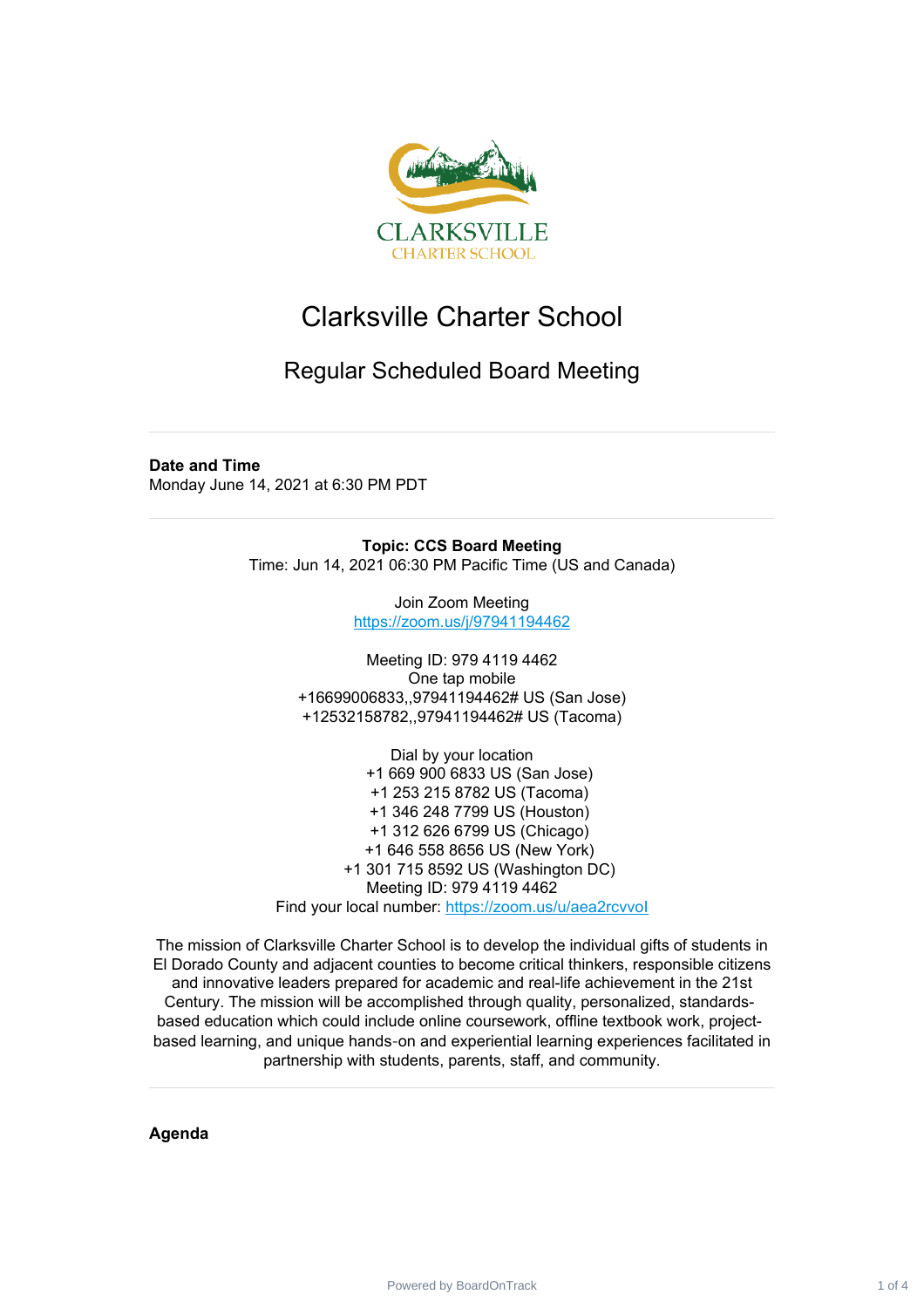|                                                                                                                                                                                   | <b>Purpose</b>            | <b>Presenter</b>                                | Time            |
|-----------------------------------------------------------------------------------------------------------------------------------------------------------------------------------|---------------------------|-------------------------------------------------|-----------------|
| I. Opening Items                                                                                                                                                                  |                           |                                                 | 6:30 PM         |
| A. Record Attendance                                                                                                                                                              |                           |                                                 | 1 m             |
| <b>B.</b> Call the Meeting to Order                                                                                                                                               |                           | <b>Emily Allen</b>                              | 1 <sub>m</sub>  |
| C. Approval of the Agenda (p. 1-4)                                                                                                                                                | Vote                      | <b>Emily Allen</b>                              | 1 <sub>m</sub>  |
| <b>D.</b> Closed Session                                                                                                                                                          | Vote                      | Representative<br>from Young,<br>Minney, & Corr | 20 <sub>m</sub> |
| Conference with Legal Counsel: Anticipated Litigation<br>Significant exposure to litigation pursuant to paragraph (2) or (3) of subdivision (d) of section<br>54956.9: (one case) |                           |                                                 |                 |
| E. Announcement of Any Action Taken in Closed<br>Session                                                                                                                          |                           | <b>Emily Allen</b>                              | 5 m             |
| <b>F.</b> Public Comments                                                                                                                                                         |                           |                                                 | 2 <sub>m</sub>  |
| G. Approve Minutes (p. 5-10)                                                                                                                                                      | Approve<br><b>Minutes</b> | <b>Emily Allen</b>                              | 1 <sub>m</sub>  |
| Approve minutes for Regular Scheduled Board Meeting on May 27, 2021                                                                                                               |                           |                                                 |                 |
| H. Executive Director's Report (p. 11-26)                                                                                                                                         |                           | Jenell<br>Sherman                               | 10 <sub>m</sub> |
| II. Finance                                                                                                                                                                       |                           |                                                 | 7:11 PM         |
| A. May Financials (p. 27-52)                                                                                                                                                      | Vote                      | Darlington<br>Ahaiwe                            | 10 <sub>m</sub> |
| <b>B.</b> Annual Budget                                                                                                                                                           | Vote                      | Darlington<br>Ahaiwe                            | 10 <sub>m</sub> |
| C. Shared Executive Personnel Memorandum of<br>Understanding for Julie Haycock-Cavender and<br>Jenell Sherman (p. 57-58)                                                          | Vote                      | Jenell<br>Sherman                               | 5 <sub>m</sub>  |
| D. Executive Director Salary Schedule                                                                                                                                             | Vote                      | Darcy Belleza                                   | 5m              |
| E. Shared Staff Memorandum of Understanding                                                                                                                                       | Vote                      | Jenell<br>Sherman                               | 5 <sub>m</sub>  |
| F. Shared Staff Memorandum of Understanding<br>with Central for High School Virtual Academy                                                                                       | Vote                      | Jenell<br>Sherman                               | 5 <sub>m</sub>  |
| G. Services Agreement with Sequoia Grove<br><b>Charter Alliance</b>                                                                                                               | Vote                      | Jenell<br>Sherman                               | 5 m             |
| H. Stipends Chart                                                                                                                                                                 | Vote                      | Jenell<br>Sherman                               | 5 m             |
| <b>III. Operations</b>                                                                                                                                                            |                           |                                                 | 8:01 PM         |
| A. Resolution to Change Email Addresses and<br>Other Contract Information on all Policies and<br>Documents                                                                        | Vote                      | Jenell<br>Sherman                               | 5 m             |
| <b>B.</b> Conflict Waiver for Representation of Sequoia<br><b>Grove Charter Alliance</b>                                                                                          | Vote                      | Jenell<br>Sherman                               | 5 <sub>m</sub>  |
| <b>C.</b> Animals at School Policy                                                                                                                                                | Vote                      | Jenell<br>Sherman                               | 5 m             |
| <b>D.</b> Safe Return to In-Person Instruction Plan                                                                                                                               | FYI                       | Jenell<br>Sherman                               | 5 m             |
| E. Public Hearing of Safe Return to In-Person<br><b>Instruction Plan</b>                                                                                                          | <b>Discuss</b>            | Jenell<br>Sherman                               | 5 m             |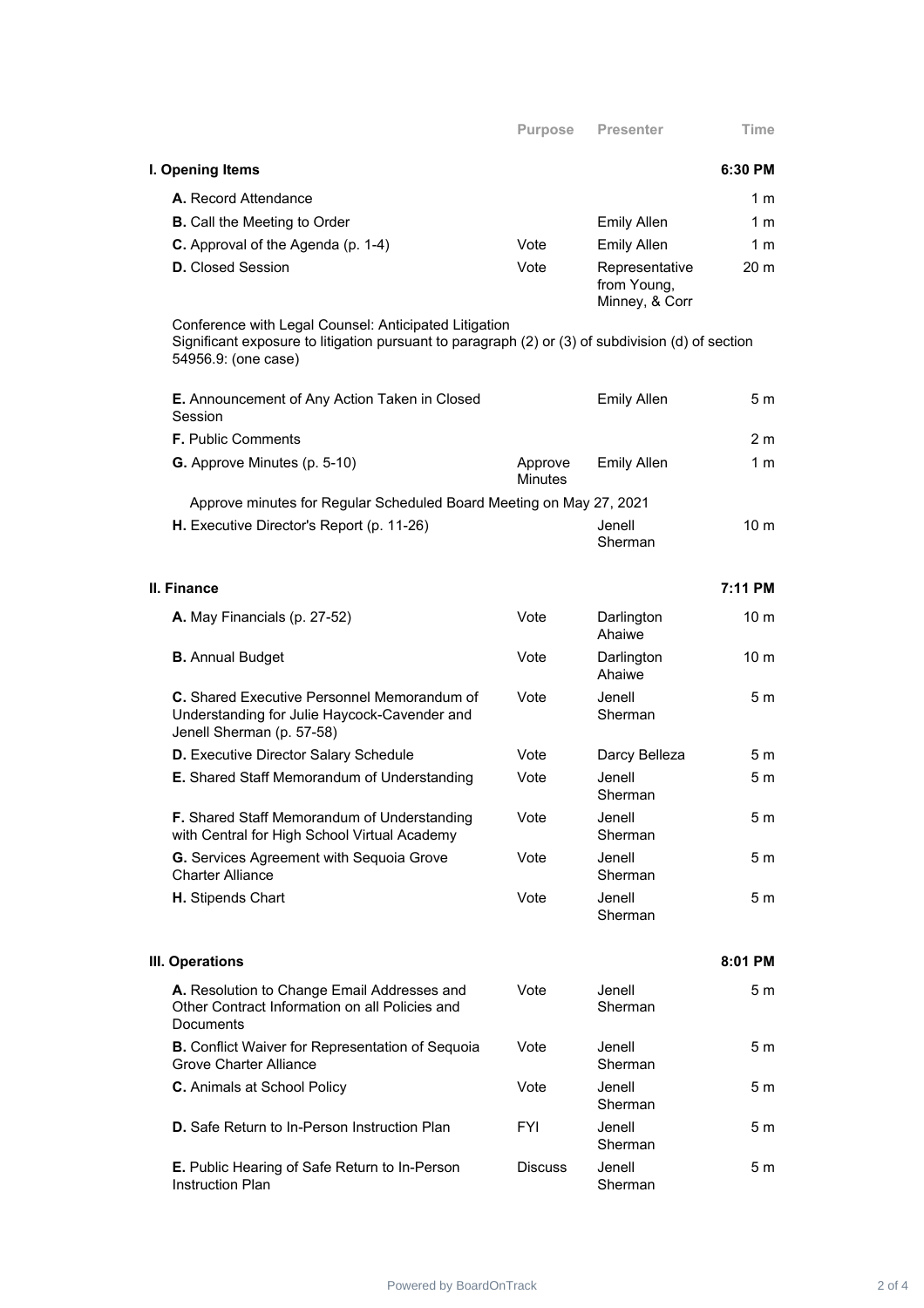| IV. Academic Excellence                                |            |                    | 8:26 PM         |
|--------------------------------------------------------|------------|--------------------|-----------------|
| A. Local Control and Accountability Plan 2021-<br>2022 | Vote       | Darcy Belleza      | 10 <sub>m</sub> |
| <b>B.</b> Budget Overview for Parents 2021-2022        | Vote       | Darcy Belleza      | 5 <sub>m</sub>  |
| C. Student Freedom of Speech and Expression<br>Policy  | Vote       | Jenell.<br>Sherman | 5 <sub>m</sub>  |
| D. Sexual Health and HIV Prevention Policy             | Vote       | Jenell.<br>Sherman | 5m              |
| E. Parent and Family Involvement Policy                | Vote       | Jenell.<br>Sherman | 5 m             |
| <b>F.</b> Homeless Education Policy Review             | <b>FYI</b> | Jenell<br>Sherman  | 5 m             |

| V. Governance                                                                                |                |                                      | $9:01$ PM |
|----------------------------------------------------------------------------------------------|----------------|--------------------------------------|-----------|
| A. Board Calendar for the 2021-2022 School Year<br>$(p. 213 - 214)$                          | Vote           | Jenell<br>Sherman &<br>Darcy Belleza | 5m        |
| <b>B.</b> Discussion and Potential Action on Stipend<br><b>Amounts for Board Members</b>     | <b>Discuss</b> | Jenell<br>Sherman                    | 5 m       |
| <b>C.</b> Governing Board Vacancy                                                            | <b>FYI</b>     | Darcy Belleza                        | 2 m       |
| CCS hop two openings for board members beginning on July 1. Kristie Nicogia will work within |                |                                      |           |

CCS has two openings for board members beginning on July 1. Kristie Nicosia will work within a working group with Keri Dalebout. Board recommendations will be presented at June 2020 board meeting.

| <b>D.</b> Upcoming Compliance Items (p. 215-216) | <b>FYI</b> | Jenell<br>Sherman | 5 m |
|--------------------------------------------------|------------|-------------------|-----|
| <b>E.</b> Conflict of Interest Policy            | <b>FYI</b> | Jenell<br>Sherman | 5 m |

| VI. Closing Items                                                        |                |             | $9:23$ PM |
|--------------------------------------------------------------------------|----------------|-------------|-----------|
| A. Board of Director's Comments & Requests                               | <b>Discuss</b> |             | 2 m       |
| <b>B.</b> Announcement of Next Regular Scheduled<br><b>Board Meeting</b> | Vote           | Emily Allen | 1 m       |

The Next Regular Schedule Board Meeting is July 22, 2021 at 6:30 PM.

| <b>C.</b> Adjourn Meeting | Vote | <b>Emily Allen</b> | 1 m |
|---------------------------|------|--------------------|-----|
|                           |      |                    |     |

Public Comment Rules: Members of the public may address the Board on agenda or non-agenda items through the teleconference platform, Zoom. Zoom does not require the members of the public to have an account or login. Please either utilize the chat option to communicate to the administrative team of your desire to address the Board or simply communicate orally your desire to address the Board when the Board asks for public comments. Speakers may be called in the order requests are received. Comments are limited to 2 minutes each, with no more than 15 minutes per single topic. If a member of the public utilizes a translator to address the Board, those individuals are allotted 4 minutes each. If the Board utilizes simultaneous translation equipment in a manner that allows the Board to hear the translated public testimony simultaneously, those individuals are allotted 2 minutes each. By law, the Board is allowed to take action only on items on the agenda.